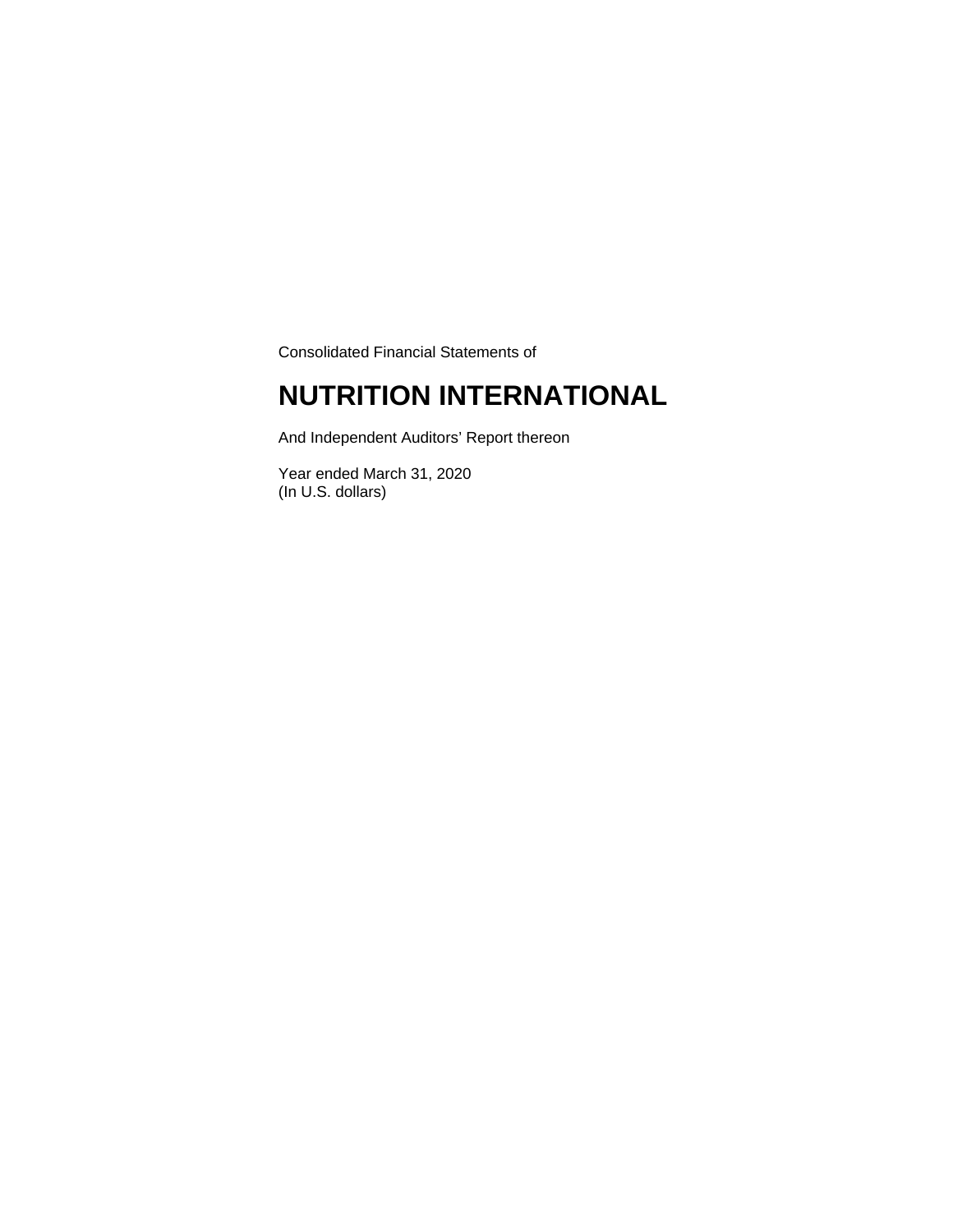

KPMG LLP 150 Elgin Street, Suite 1800 Ottawa ON K2P 2P8 Canada Telephone 613-212-5764 Fax 613-212-2896

### **INDEPENDENT AUDITORS' REPORT**

To the Members of Nutrition International

### *Opinion*

We have audited the consolidated financial statements of Nutrition International (formerly the Micronutrient Initiative) (the "Organization"), which comprise:

- the consolidated statement of financial position as at March 31, 2020
- the consolidated statement of operations for the year then ended
- the consolidated statement of changes in net assets for the year then ended
- the consolidated statement of cash flows for the year then ended
- and notes to the consolidated financial statements, including a summary of significant accounting policies

(hereinafter referred to as the "financial statements").

In our opinion, the accompanying financial statements, present fairly, in all material respects, the financial position of the Organization as at March 31, 2020, and its results of operations, changes in net assets and its cash flows for the year then ended in accordance with Canadian accounting standards for not-for-profit organizations.

### *Basis for Opinion*

We conducted our audit in accordance with Canadian generally accepted auditing standards. Our responsibilities under those standards are further described in the "*Auditors' Responsibilities for the Audit of the Financial Statements*" section of our auditors' report.

We are independent of the Organization in accordance with the ethical requirements that are relevant to our audit of the financial statements in Canada and we have fulfilled our other ethical responsibilities in accordance with these requirements.

We believe that the audit evidence we have obtained is sufficient and appropriate to provide a basis for our opinion.

### *Emphasis of Matter*

These financial statements are prepared using Canadian dollars as the functional currency and United States dollars as the reporting currency as disclosed in note 1(c). To fulfill the requirements of certain of the Organization's funders, management has also prepared consolidated financial statements using Canadian dollars as the reporting currency for the year ended March 31, 2020. We have issued an unmodified audit opinion on those financial statements dated June 29, 2020.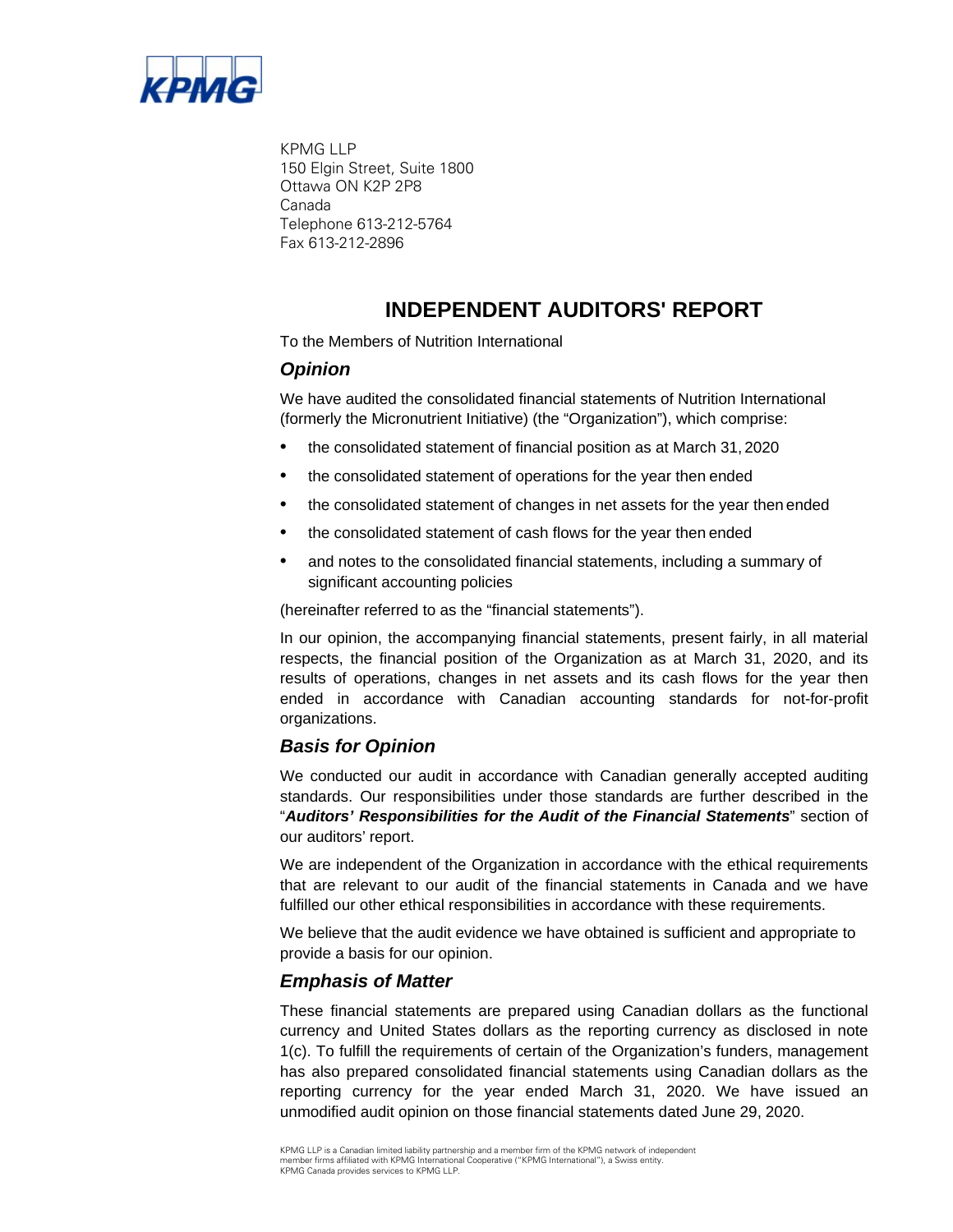

Page 2

### *Responsibilities of Management and Those Charged with Governance for the Financial Statements*

Management is responsible for the preparation and fair presentation of the financial statements in accordance with Canadian accounting standards for not- for-profit organizations, and for such internal control as management determines is necessary to enable the preparation of financial statements that are free from material misstatement, whether due to fraud or error.

In preparing the financial statements, management is responsible for assessing the Organization's ability to continue as a going concern, disclosing as applicable, matters related to going concern and using the going concern basis of accounting unless management either intends to liquidate the Organization or to cease operations, or has no realistic alternative but to do so.

Those charged with governance are responsible for overseeing the Organization's financial reporting process.

### *Auditors' Responsibilities for the Audit of the Financial Statements*

Our objectives are to obtain reasonable assurance about whether the financial statements as a whole are free from material misstatement, whether due to fraud or error, and to issue an auditors' report that includes our opinion.

Reasonable assurance is a high level of assurance, but is not a guarantee that an audit conducted in accordance with Canadian generally accepted auditing standards will always detect a material misstatement when it exists.

Misstatements can arise from fraud or error and are considered material if, individually or in the aggregate, they could reasonably be expected to influence the economic decisions of users taken on the basis of the financial statements.

As part of an audit in accordance with Canadian generally accepted auditing standards, we exercise professional judgment and maintain professional skepticism throughout the audit.

We also:

• Identify and assess the risks of material misstatement of the financial statements, whether due to fraud or error, design and perform audit procedures responsive to those risks, and obtain audit evidence that is sufficient and appropriate to provide a basis for our opinion.

 The risk of not detecting a material misstatement resulting from fraud is higher than for one resulting from error, as fraud may involve collusion, forgery, intentional omissions, misrepresentations, or the override of internal control.

• Obtain an understanding of internal control relevant to the audit in order to design audit procedures that are appropriate in the circumstances, but not for the purpose of expressing an opinion on the effectiveness of the Organization's internal control.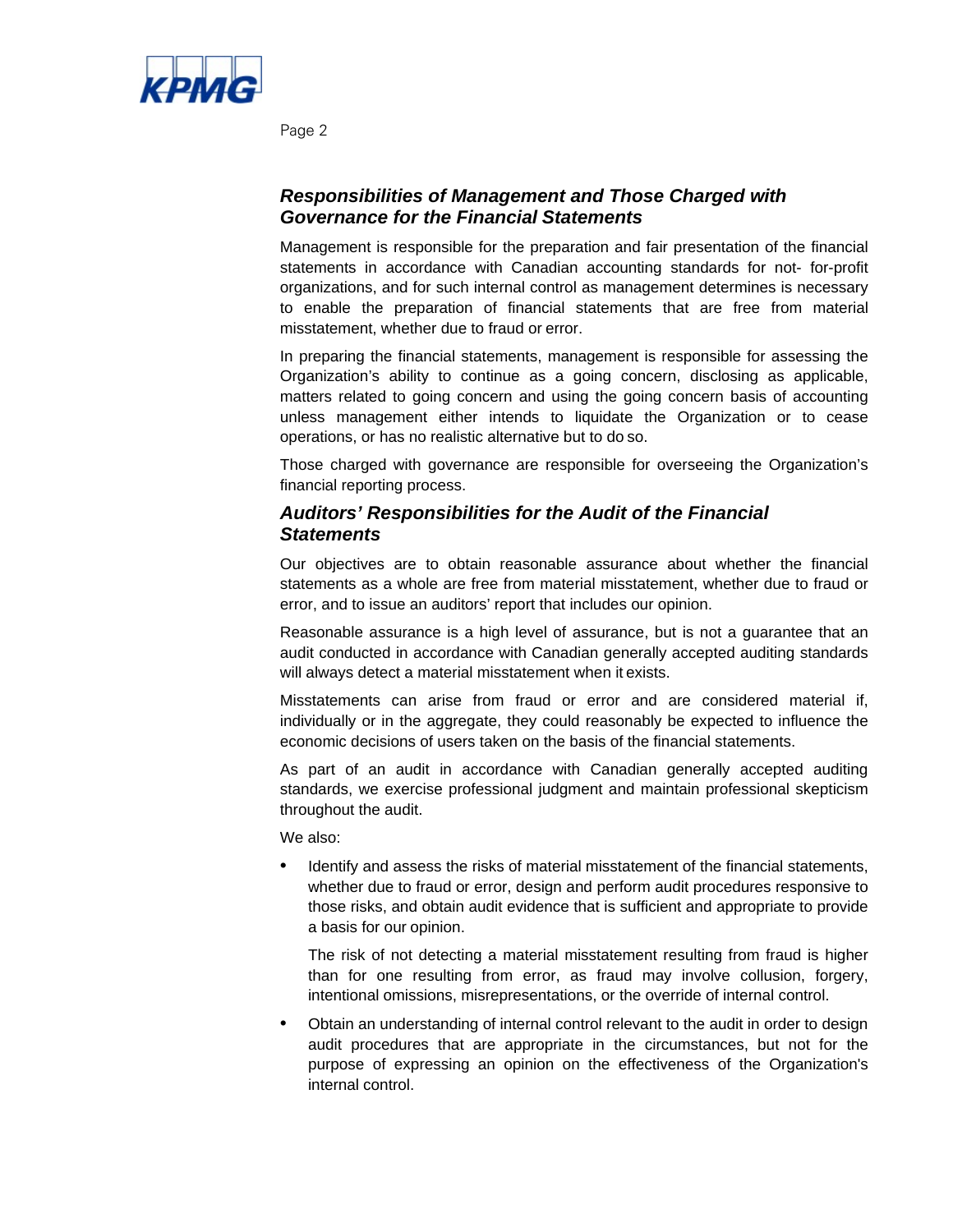

Page 3

- Evaluate the appropriateness of accounting policies used and the reasonableness of accounting estimates and related disclosures made by management.
- Conclude on the appropriateness of management's use of the going concern basis of accounting and, based on the audit evidence obtained, whether a material uncertainty exists related to events or conditions that may cast significant doubt on the Organization's ability to continue as a going concern. If we conclude that a material uncertainty exists, we are required to draw attention in our auditors' report to the related disclosures in the financial statements or, if such disclosures are inadequate, to modify our opinion. Our conclusions are based on the audit evidence obtained up to the date of our auditors' report. However, future events or conditions may cause the Organization to cease to continue as a going concern.
- Evaluate the overall presentation, structure and content of the financial statements, including the disclosures, and whether the financial statements represent the underlying transactions and events in a manner that achieves fair presentation.
- Communicate with those charged with governance regarding, among other matters, the planned scope and timing of the audit and significant audit findings, including any significant deficiencies in internal control that we identify during our audit.

 $k$ *Pm<sub>6</sub>*  $\mu$ <sup>p</sup>

Chartered Professional Accountants, Licensed Public Accountants Ottawa, Canada July 24, 2020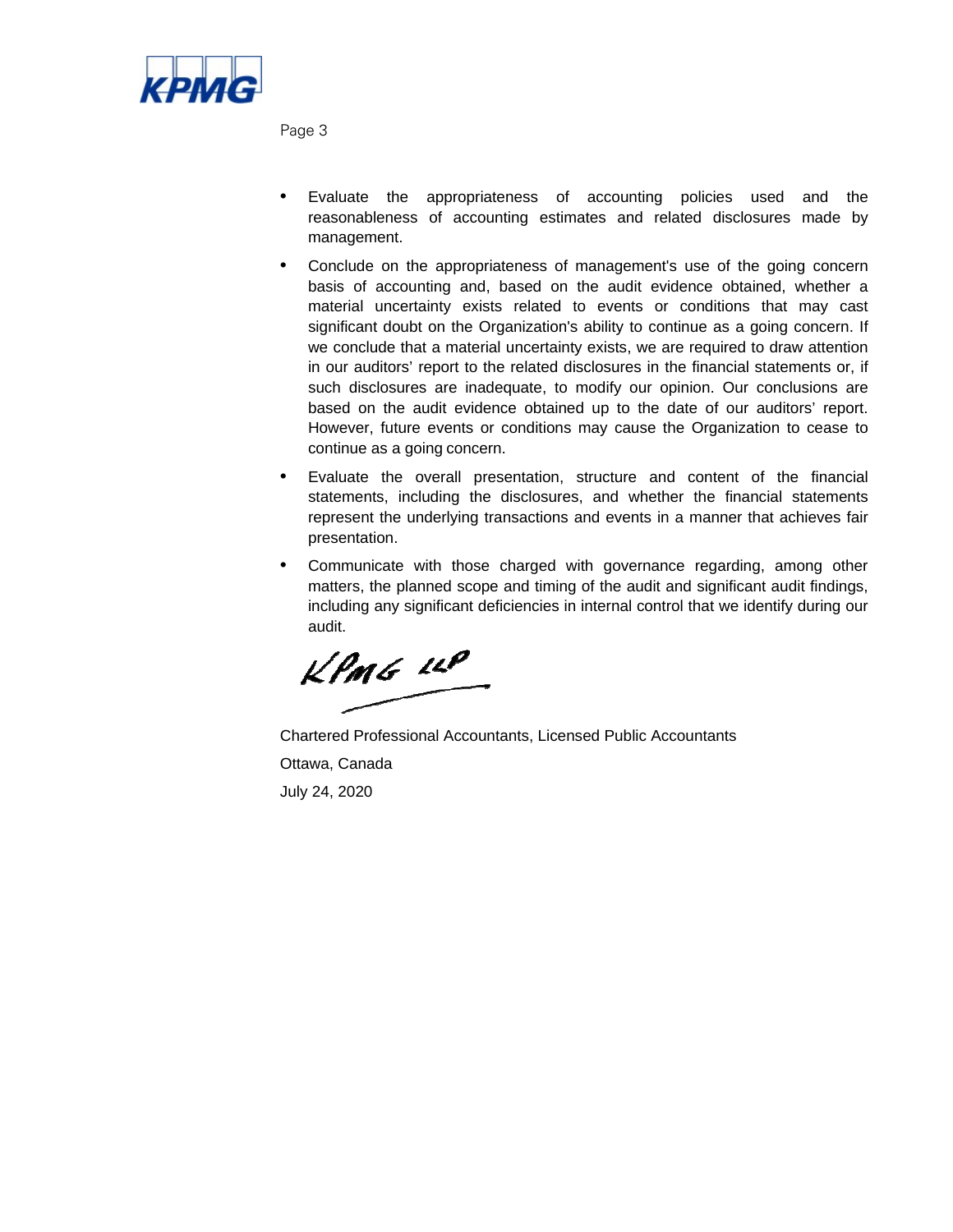Consolidated Statement of Financial Position

March 31, 2020, with comparative information for 2019 (In U.S. dollars)

|                                                                  |    | 2020       | 2019             |
|------------------------------------------------------------------|----|------------|------------------|
| <b>Assets</b>                                                    |    |            |                  |
| Current assets:                                                  |    |            |                  |
| Cash                                                             | S. | 22,506,509 | \$<br>28,333,602 |
| Accounts receivable                                              |    | 2,359,008  | 4,440,210        |
| Prepaid expenses                                                 |    | 768,208    | 878,921          |
|                                                                  |    | 25,633,725 | 33,652,733       |
| Tangible capital and intangible assets (note 2)                  |    | 936,072    | 1,073,053        |
|                                                                  | \$ | 26,569,797 | \$<br>34,725,786 |
| <b>Liabilities and Net Assets</b><br><b>Current liabilities:</b> |    |            |                  |
| Accounts payable and accrued liabilities (note 3)                | \$ | 5,647,326  | \$<br>5,505,027  |
| Deferred contributions (note 4)                                  |    | 13,271,102 | 21,666,228       |
|                                                                  |    | 18,918,428 | 27, 171, 255     |
| Net assets:                                                      |    |            |                  |
| Unrestricted                                                     |    | 8,613,988  | 8,035,617        |
| Cumulative translation adjustment                                |    | (962, 619) | (481, 086)       |
|                                                                  |    | 7,651,369  | 7,554,531        |
| Commitments (note 9)                                             |    |            |                  |
|                                                                  | \$ | 26,569,797 | \$<br>34,725,786 |

See accompanying notes to consolidated financial statements.

On behalf of the Board of Directors:

Director Director Director Director Director

Ade Ferm

Masood Ahmed **David de Ferranti**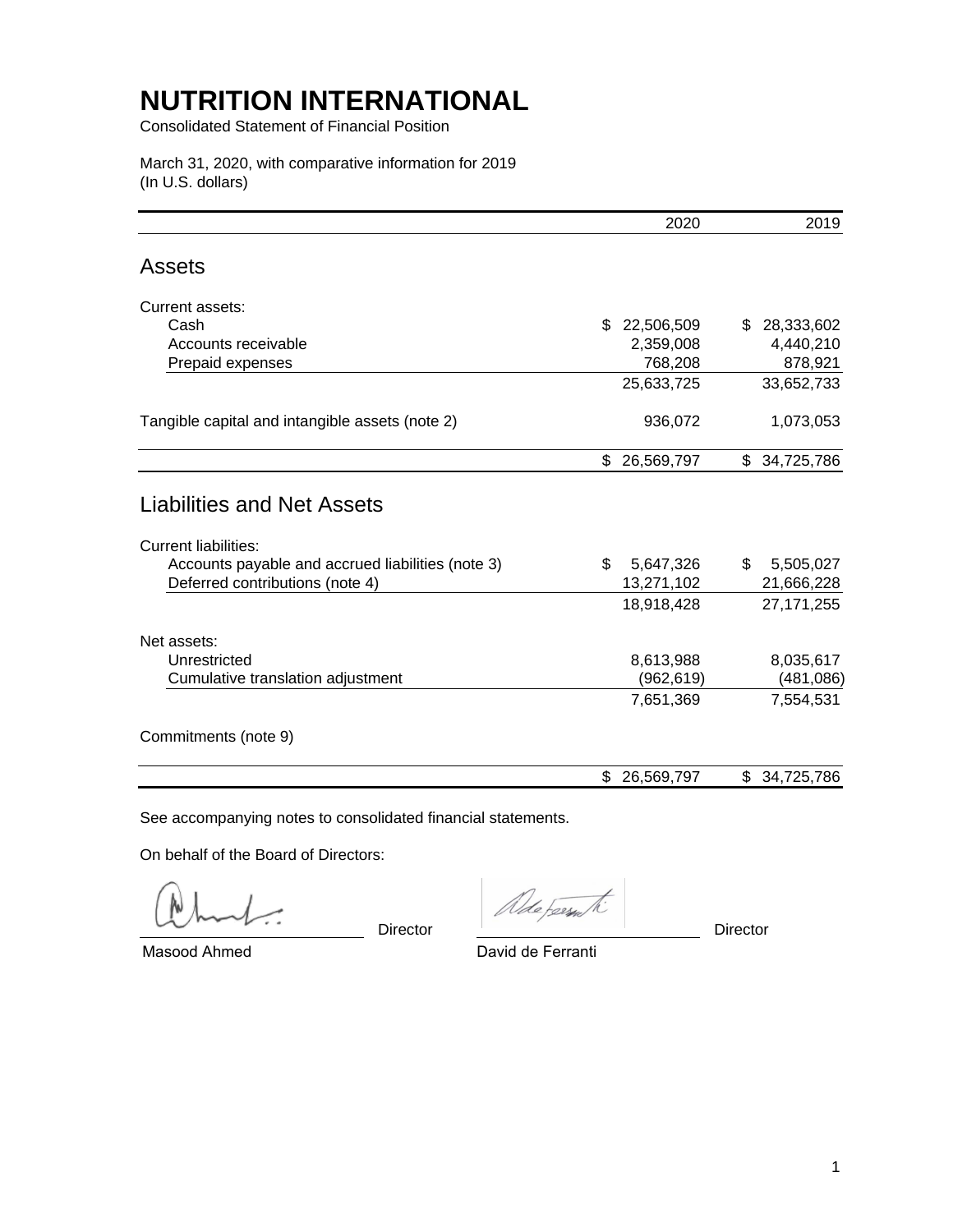Consolidated Statement of Operations

Year ended March 31, 2020, with comparative information for 2019 (In U.S. dollars)

|                                    | 2020             | 2019              |
|------------------------------------|------------------|-------------------|
| Revenue:                           |                  |                   |
| Grants and contributions (note 4)  | 56,793,755<br>\$ | 59,426,174<br>\$. |
| Other income (note 5)              | 581,491          | 197,612           |
|                                    | 57,375,246       | 59,623,786        |
| Expenses:                          |                  |                   |
| Program interventions (note 6)     | 52,286,331       | 54,771,195        |
| Management and administration:     |                  |                   |
| Salaries and benefits              | 2,910,036        | 3,040,104         |
| Professional and advisory services | 747,889          | 700,860           |
| Information technology services    | 58,405           | 61,392            |
| Office rent and utilities          | 293,651          | 337,623           |
| Operational travel                 | 134,796          | 165,476           |
| Communications                     | 20,379           | 27,792            |
| General                            | 282,327          | 224,732           |
| Amortization of tangible capital   |                  |                   |
| and intangible assets              | 63,061           | 97,858            |
|                                    | 4,510,544        | 4,655,837         |
|                                    | 56,796,875       | 59,427,032        |
| Excess of revenue over expenses    | \$<br>578,371    | 196,754<br>\$     |

See accompanying notes to consolidated financial statements.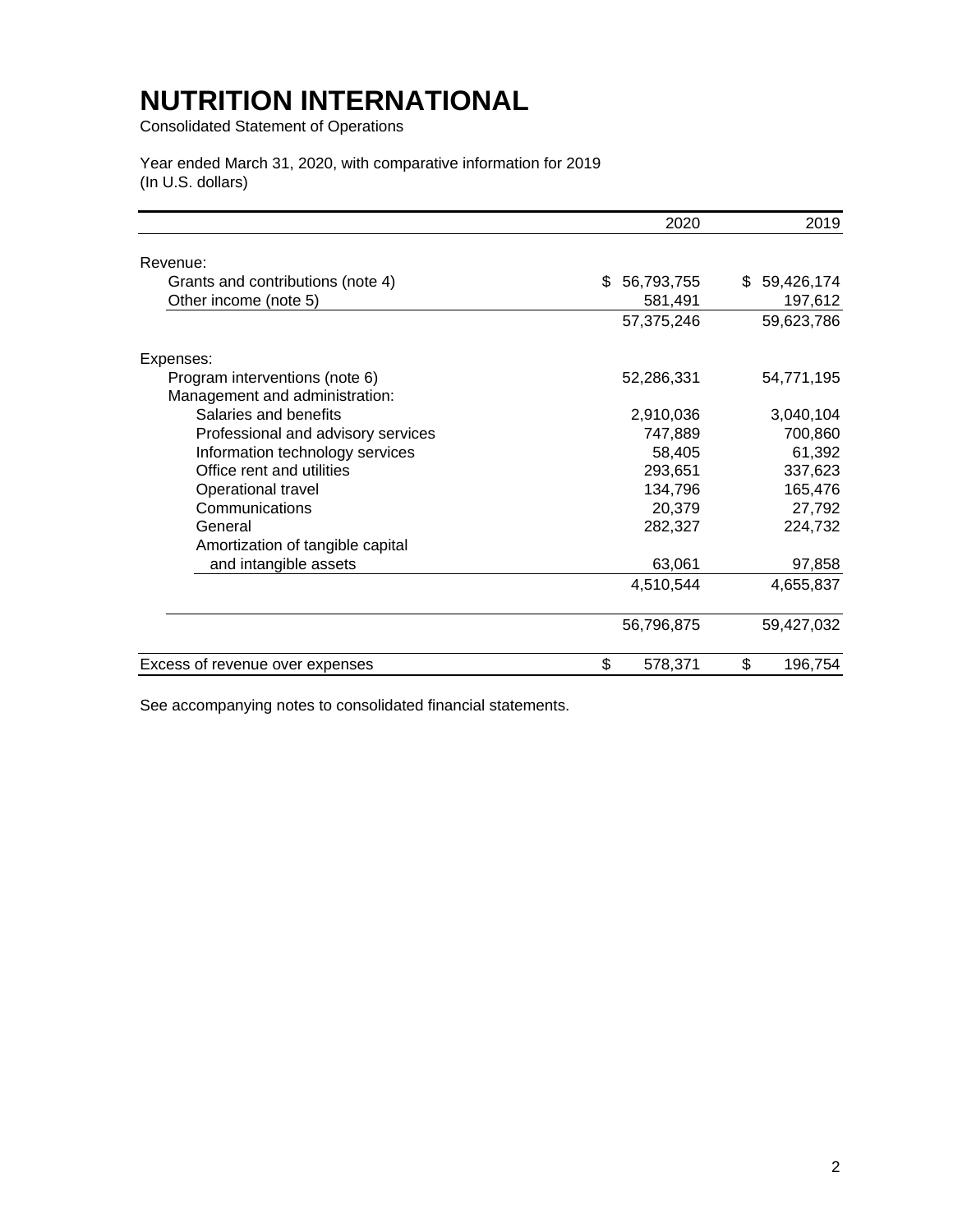Consolidated Statement of Changes in Net Assets

Year ended March 31, 2020, with comparative information for 2019 (In U.S. dollars)

|                                               | Unrestricted | Cumulative<br>translation<br>adjustment | 2020<br>Total | 2019<br>Total |
|-----------------------------------------------|--------------|-----------------------------------------|---------------|---------------|
| Net assets (deficiency),<br>beginning of year | \$8,035,617  | \$<br>(481,086)                         | \$7,554,531   | \$7,613,260   |
| Excess of revenue over<br>expenses            | 578,371      |                                         | 578,371       | 196,754       |
| <b>Translation adjustment</b>                 |              | (481,533)                               | (481, 533)    | (255, 483)    |
| Net assets (deficiency),<br>end of year       | \$8,613,988  | \$<br>(962,619)                         | \$7,651,369   | \$7,554,531   |

See accompanying notes to consolidated financial statements.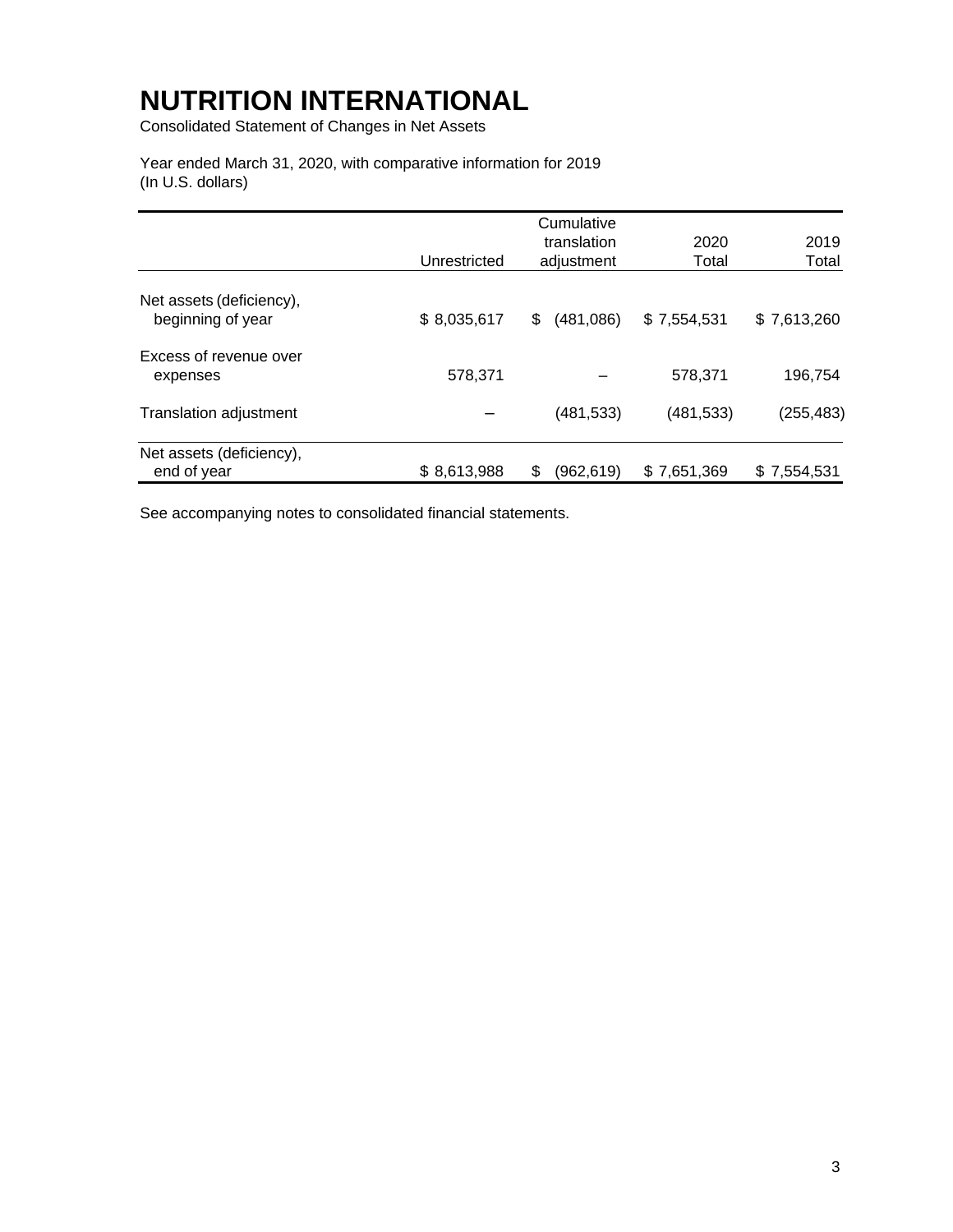Consolidated Statement of Cash Flows

Year ended March 31, 2020, with comparative information for 2019 (In U.S. dollars)

|                                                                                                | 2020          | 2019             |
|------------------------------------------------------------------------------------------------|---------------|------------------|
| Cash provided by (used in):                                                                    |               |                  |
| Operating activities:                                                                          |               |                  |
| Excess of revenue over expenses                                                                | \$<br>578,371 | \$<br>196,754    |
| Items not involving cash:                                                                      |               |                  |
| Amortization of tangible capital and intangible assets<br>Loss on disposal of tangible capital | 283,630       | 366,761          |
| and intangible assets                                                                          | 14,504        | 9,474            |
| Change in non-cash operating working capital:                                                  |               |                  |
| Accounts receivable                                                                            | 1,939,401     | (1,689,468)      |
| Prepaid expenses                                                                               | 62,747        | 18,983           |
| Accounts payable and accrued liabilities                                                       | 497,934       | 2,203,923        |
| Deferred contributions                                                                         | (7,586,941)   | (3,604,678)      |
|                                                                                                | (4,210,354)   | (2,498,251)      |
| Investing activities:                                                                          |               |                  |
| Additions to tangible capital and intangible assets                                            | (219, 595)    | (274, 399)       |
| Effect of foreign exchange on cash                                                             | (1, 397, 144) | (1,015,317)      |
| Decrease in cash                                                                               | (5,827,093)   | (3,787,967)      |
| Cash, beginning of year                                                                        | 28,333,602    | 32,121,569       |
| Cash, end of year                                                                              | \$22,506,509  | \$<br>28,333,602 |

See accompanying notes to consolidated financial statements.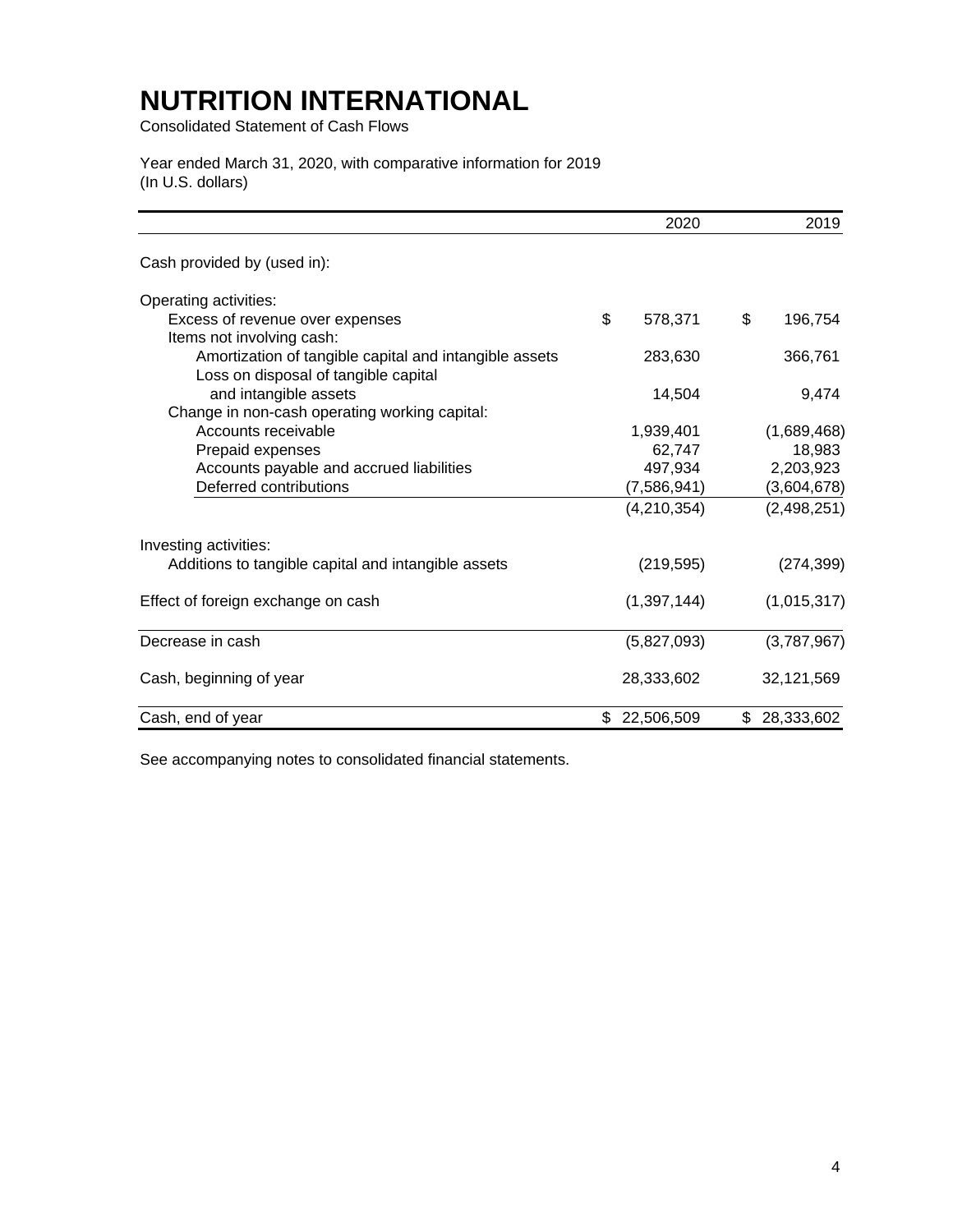Notes to Consolidated Financial Statements

Year ended March 31, 2020 (In U.S. dollars)

> Nutrition International (the "Organization") was incorporated as The Micronutrient Initiative on July 4, 2001 without share capital and continued under the Canada Not-for-profit Corporations Act. Nutritional International is a non-profit organization, as defined under subsection 149(1)(I) of the Income Tax Act (Canada), and as such is exempt from income taxes. Effective April 4, 2017, The Micronutrient Initiative amended their articles of incorporation and changed its name to Nutrition International (the "Organization").

> The Organization's vision is a world where everyone, everywhere, is free from malnutrition and able to reach their full potential. Its primary objectives are:

- Reach vulnerable populations (especially women and girls, targeted based on need) with core nutrition interventions in order to reduce child mortality, prevent anemia, stunting and low birth weight, and improve human capital;
- Utilize non-nutrition platforms, innovative finance and technology to amplify impact and reduce missed opportunities, working with gender-responsive partners;
- Improve international, national and local resources, evidence, policies and gendersensitive programs for nutrition scale-up; and
- Mainstream gender equality throughout all aspects of NI programs and business models to promote gender equality and women and girls' empowerment. Genderresponsive and gender-sensitive programming to achieve coverage, leverage and influence will be informed by intentional gender-based analysis.

#### **1. Significant accounting policies:**

The consolidated financial statements have been prepared by management in accordance with Canadian accounting standards for not-for-profit organizations in Part III of the CPA Canada Handbook — Accounting and include the assets, liabilities and results of operations of the Organization's Canadian operations and its 10 (2019 - 10) foreign country offices (Bangladesh, Ethiopia, India, Indonesia, Kenya, Nigeria, Pakistan, Philippines, Senegal and Tanzania). Results of operations also include Technical Assistance to an additional 8 (2019 - 8) countries and Vitamin A supplements to an additional 50 (2019 - 51) countries.

The significant accounting policies are as follows:

(a) Revenue recognition:

The Organization follows the deferral method of accounting for contributions for not-forprofit organizations.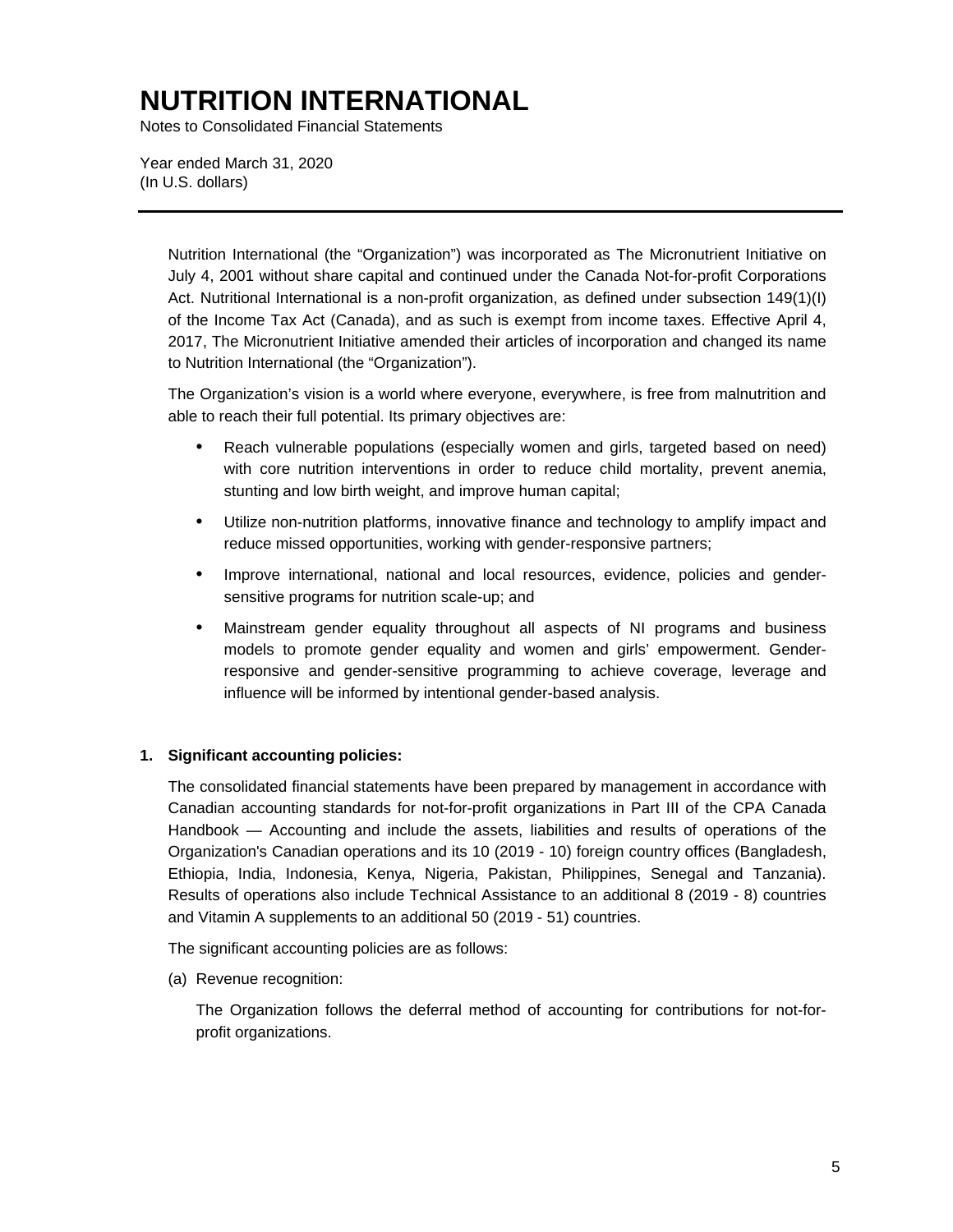Notes to Consolidated Financial Statements (continued)

Year ended March 31, 2020 (In U.S. dollars)

#### **1. Significant accounting policies (continued):**

(a) Revenue recognition (continued):

Grants and contribution revenue is recognized when matching expenditures have been incurred on specific projects or when amounts are received or receivable if there are no specific restrictions on the amount. Revenue relating to specific projects extending beyond the end of the year is deferred to the extent that matching expenditures have not been incurred.

The terms of contribution agreements with funding agencies allows them to conduct audits to ensure project expenditures are in accordance with terms and conditions of the funding agreement. Ineligible expenditures, if any, may result in the Organization reimbursing a portion of the funding. Management believes that the Organization has incurred no material ineligible expenditures, and has, therefore, not recorded any liability for reimbursement.

Contributions-in-kind are recorded as revenue and program activities expense at fair value.

(b) Tangible capital and intangible assets:

Tangible capital and intangible assets are initially recorded at cost and are then amortized over their estimated useful service lives at the following annual rates:

| Asset                  | <b>Basis</b>      | Rate                       |
|------------------------|-------------------|----------------------------|
|                        |                   |                            |
| Computer equipment     | Declining balance | 30%                        |
| Office equipment       | Declining balance | 20%                        |
| Computer software      | Declining balance | 100%                       |
| Project vehicles       | Straight-line     | 5 years                    |
| Leasehold improvements | Straight-line     | Over the term of the lease |

Tangible capital and intangible assets acquired in the year (with the exception of leasehold improvements and project vehicles) are amortized at one-half the annual rate.

Tangible capital and intangible assets acquired for direct use in projects are expensed in the year of acquisition.

(c) Foreign currency translation:

Revenue and expenses in foreign currencies are translated into Canadian dollars (the functional currency) at the rate of exchange in effect on the transaction date. Monetary assets and liabilities denominated in foreign currencies are translated at the rate of exchange in effect at year-end. Gains and losses resulting from the remeasurement of these amounts are reflected in net revenue for the year. Non-monetary assets and liabilities and any related amortization of such items are translated at the historical exchange rates.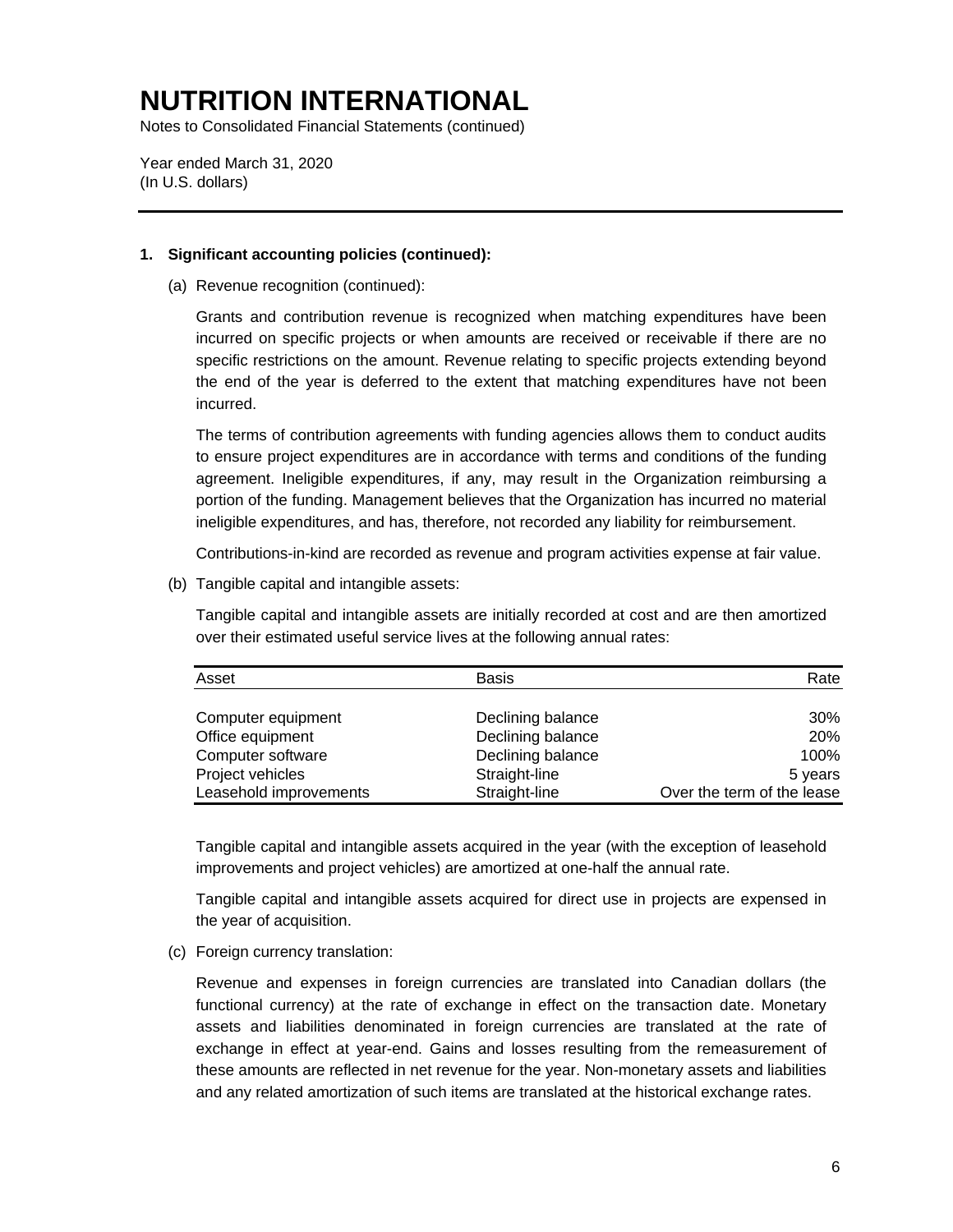Notes to Consolidated Financial Statements (continued)

Year ended March 31, 2020 (In U.S. dollars)

#### **1. Significant accounting policies (continued):**

(c) Foreign currency translation (continued):

The accounts are then translated into US dollars (the reporting currency) using the current rate method.

Under the current rate method, revenue and expenses are translated into the reporting currency using the rates in effect at the dates of the transactions and assets and liabilities are translated using the exchange rate at the end of the year. Exchange gains and losses arising from these transactions are reflected in net assets as a cumulative translation adjustment.

(d) Use of estimates:

The preparation of the consolidated financial statements requires management to make estimates and assumptions that affect the reported amounts of assets and liabilities and disclosure of contingent assets and liabilities at the date of the consolidated financial statements and the reported amounts of revenue and expenses during the year. Actual results could differ from those estimates. These estimates are reviewed annually and as adjustments become necessary, they are recognized in the financial statements in the period in which they become known.

#### **2. Tangible capital and intangible assets:**

|                          |               |               | 2020         | 2019             |
|--------------------------|---------------|---------------|--------------|------------------|
|                          |               | Accumulated   | Net book     | Net book         |
|                          | Cost          | amortization  | value        | value            |
| Tangible capital assets: |               |               |              |                  |
| Computer equipment       | \$<br>265,796 | \$<br>214.498 | \$<br>51,298 | \$<br>83,042     |
| Office equipment         | 769,444       | 503,264       | 266,180      | 262,137          |
| Project vehicles         | 106,981       | 94.516        | 12,465       | 35,988           |
| Leasehold improvements   | 1,505,917     | 899,788       | 606,129      | 680,382          |
| Intangible assets:       |               |               |              |                  |
| Computer software        | 271,883       | 271,883       |              | 11,504           |
|                          | \$2,920,021   | \$1,983,949   | 936,072      | 1,073,053<br>\$. |

Cost and accumulated amortization at March 31, 2019 amounted to \$2,985,745 and \$1,912,692, respectively. During the year the Organization disposed of capital assets with a cost of \$101,887 (2019 - \$Nil) and accumulated amortization of \$87,383 (2019 - \$Nil) for a loss on disposal of assets of \$14,504 (2019 - \$Nil).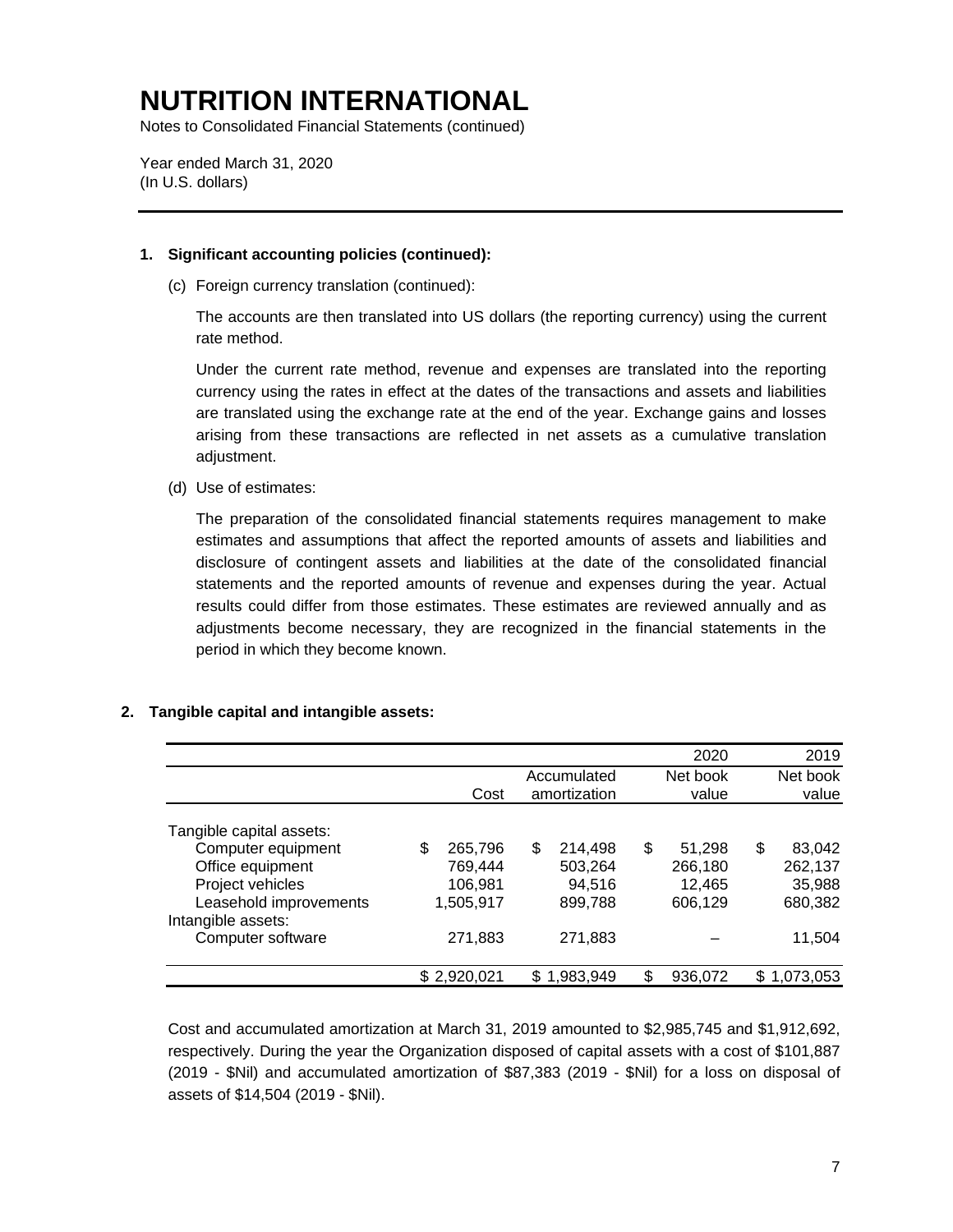Notes to Consolidated Financial Statements (continued)

Year ended March 31, 2020 (In U.S. dollars)

#### **3. Accounts payable and accrued liabilities:**

Included in accounts payable and accrued liabilities are government remittances payable of \$49,438 (2019 - \$62,450), which includes amounts payable for payroll withholding taxes.

### **4. Deferred contributions:**

|                                                  |     | Global<br>Affairs         |   |                        |    |                          | 2020                        | 2019                       |
|--------------------------------------------------|-----|---------------------------|---|------------------------|----|--------------------------|-----------------------------|----------------------------|
|                                                  |     | Canada                    |   | <b>DFID</b>            |    | Other                    | Total                       | Total                      |
| Balance,<br>beginning of year                    | \$. | 15.430.408                | S | 1.104.482              | \$ | 5,131,338                | \$21,666,228                | \$26,071,452               |
| Current year<br>contributions                    |     | 35,391,252                |   | 4,390,680              |    | 6,376,120                | 46,158,052                  | 55,821,497                 |
| Revenue recognized<br>Effect on foreign exchange |     | (45,144,732)<br>1,886,724 |   | (4,491,199)<br>213,104 |    | (7, 157, 824)<br>140,748 | (56, 793, 755)<br>2,240,577 | (59,426,174)<br>(800, 547) |
| Balance, end of year                             |     | 7,563,653                 |   | 1.217.067              | S. | 4.490.382                | \$<br>13,271,102            | \$21,666,228               |

Contribution revenue includes \$19,323 (2019 - \$19,062) of contributions-in-kind.

#### **5. Other income:**

Included in other income is \$493,057 (2019 - \$750,881) of interest income earned on cash.

#### **6. Program interventions:**

|                                           | 2020             | 2019             |
|-------------------------------------------|------------------|------------------|
| Vitamin A                                 | 13,185,458<br>S. | 15,029,627<br>S. |
| Adolescents' and Women's Nutrition        | 4.434.037        | 5,841,230        |
| Universal Salt Iodization                 | 5,140,708        | 4,833,560        |
| Zinc and ORS                              | 540,302          | 2,028,061        |
| Infant and Young Child Nutrition          | 2,605,281        | 2,401,835        |
| <b>Research and Quality Assurance</b>     | 1.631.002        | 1,163,174        |
| Maternal and Newborn Health and Nutrition | 6.640.692        | 6,414,735        |
| Global Advocacy                           | 1.036.300        | 1,716,150        |
| <b>Food Fortification</b>                 | 2,334,028        | 2,136,206        |
| <b>Integrated Nutrition Programs</b>      | 9,760,878        | 8,731,630        |
| <b>Technical Assistance Mechanism</b>     | 4.977.645        | 4,474,987        |
|                                           | 52,286,331       | 54,771,195       |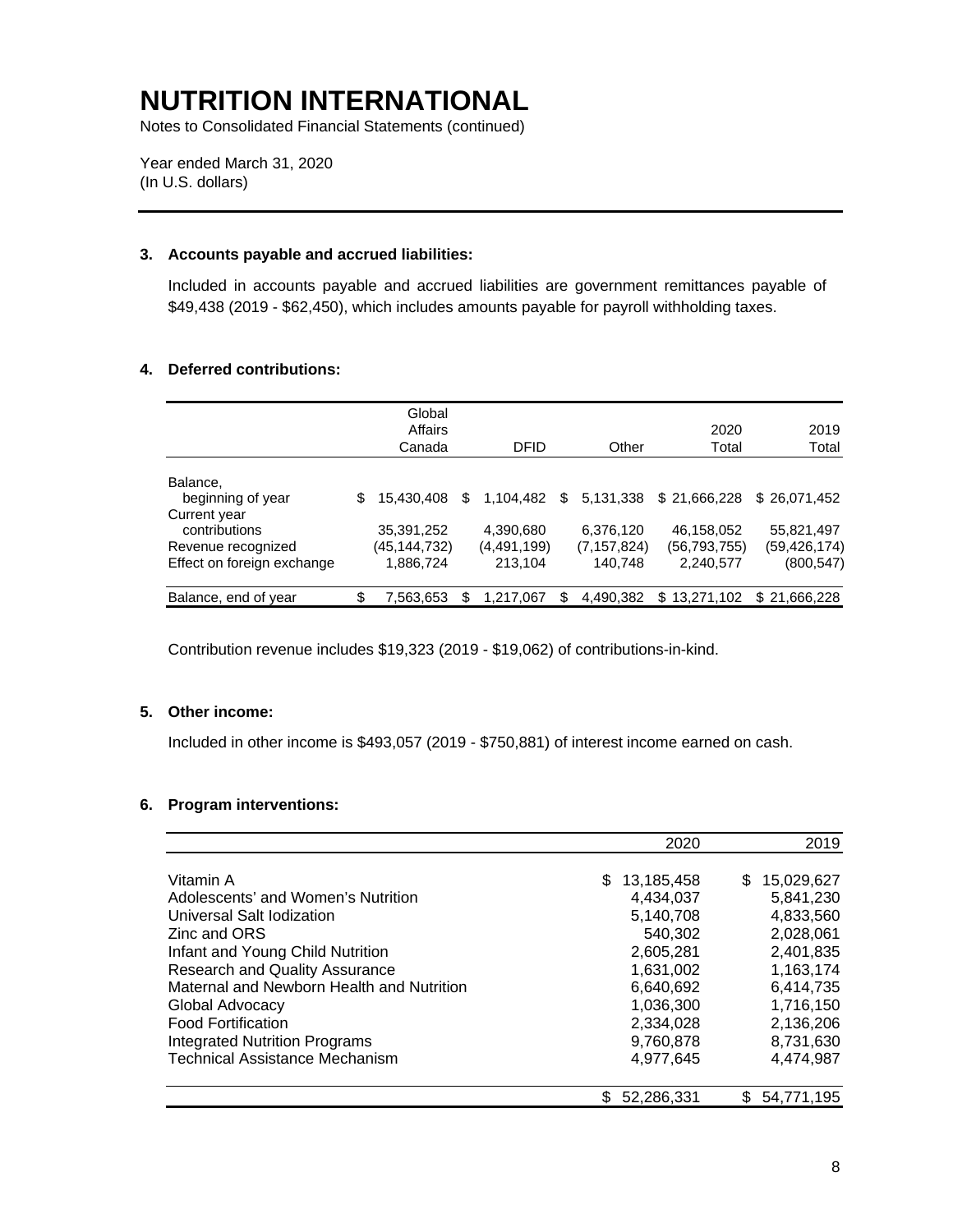Notes to Consolidated Financial Statements (continued)

Year ended March 31, 2020 (In U.S. dollars)

#### **6. Program interventions (continued):**

Vitamin A intervention includes \$9,926,233 (2019 - \$10,157,299) of Vitamin A supplement procurement expenses.

#### **7. Related party:**

The Organization exercises significant influence over The Micronutrient Initiative India Trust (the "Trust") through Board of Trustees representation. The Trust was established in 2006 as a public and charitable trust in India. Its purpose is to reduce poverty, hunger and malnutrition, improve maternal and child health, and contribute overall to survival, education and development of children in India. In 2015 the Board of the Trust approved winding down its operations as the organizations' operations in India moved under a branch office registration. The Trust continues to meet its statutory reporting obligations in India and is part of an ongoing management review to restructure operations in India.

#### **8. Financial instruments:**

Cash denominated in foreign currencies amounts to \$1,939,155 (2019 - \$1,620,419), of which \$28,252 (2019 - \$235,373) is denominated in U.S. dollars.

Amounts receivable denominated in foreign currencies amount to \$1,753,981 (2019 - \$1,639,142). Accounts payable and accrued liabilities denominated in foreign currencies amount to \$3,463,089 (2019 - \$3,961,362).

#### **9. Commitments:**

The Organization is committed under operating leases for the rental of office space and services. Minimum annual payments under the terms of these agreements are as follows:

| 2021<br>2022<br>2023<br>2024<br>2025 | \$ | 1,438,126<br>1,275,180<br>1,027,721<br>781,340<br>520,185 |
|--------------------------------------|----|-----------------------------------------------------------|
|                                      |    |                                                           |
|                                      | S  | 5,042,552                                                 |

The Organization has ongoing contracts with Global Affairs Canada and other organizations against which it committed \$12,165,989 (2019 - \$22,139,971) to executing agencies for the completion of current projects.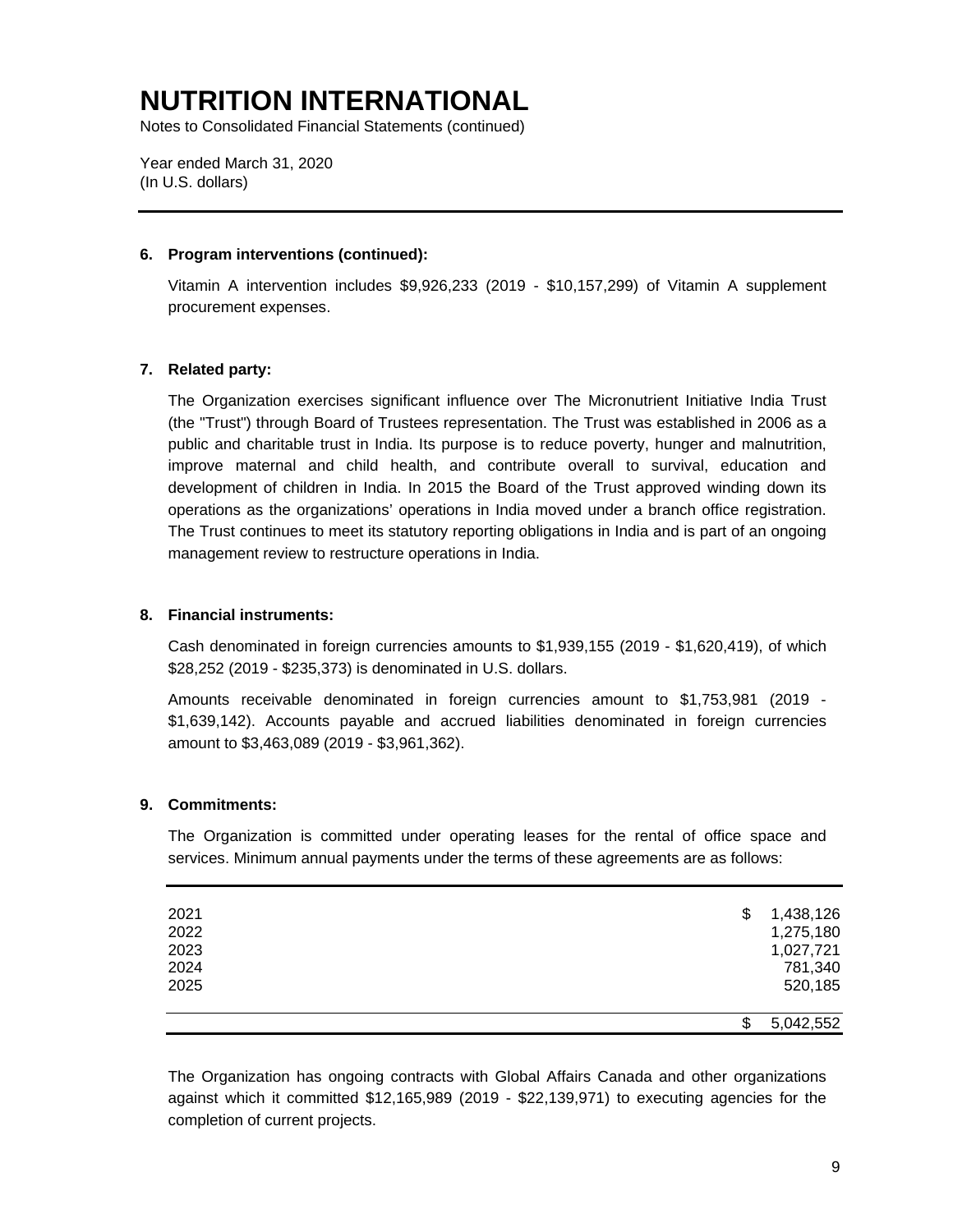Notes to Consolidated Financial Statements (continued)

Year ended March 31, 2020 (In U.S. dollars)

#### **10. Financial Risks:**

The Organization's financial instruments consist of cash, accounts receivable, accounts payable and accrued liabilities and deferred contributions.

(a) Liquidity risk:

Liquidity risk is the risk that the Organization will be unable to fulfill its obligations on a timely basis or at a reasonable cost. The Organization manages its liquidity risk by monitoring its operating requirements. The Organization prepares budgets and cash forecasts to ensure it has sufficient funds to fulfill its obligations.

(b) Interest rate risk, credit risk and market risk:

The Organization believes it is not exposed to significant interest rate, credit or market risk arising from its financial instruments.

(c) Foreign currency risk:

The Organization is exposed to financial risks as a result of exchange rate fluctuations and the volatility of these rates. In the normal course of operations, the Organization derives some of its grant revenues in various foreign currencies. The Organization does not enter into forward contracts to mitigate risk.

#### **11. Impact of COVID-19:**

In March of 2020 the COVID-19 outbreak was declared a pandemic by the World Health Organization and has had a significant financial, market and social dislocating impact.

At the time of approval of these financial statements, the Organization has experienced the following indicators of financial implications and undertaken the following activities in relation to the pandemic:

- The office premises were closed globally, and staff are working remotely;
- The organization has been working to adapt its program interventions in consultation with relevant stakeholders

Financial statements are required to be adjusted for events occurring between the date of the financial statements and the date of the auditors' report which provide additional evidence relating to conditions that existed at year-end. Management has assessed the financial impacts and there are no additional adjustments required to the consolidated financial statements at this time.

The ultimate duration and magnitude of the COVID-19 pandemic's impact on the Organization's operations and financial position is not known at this time.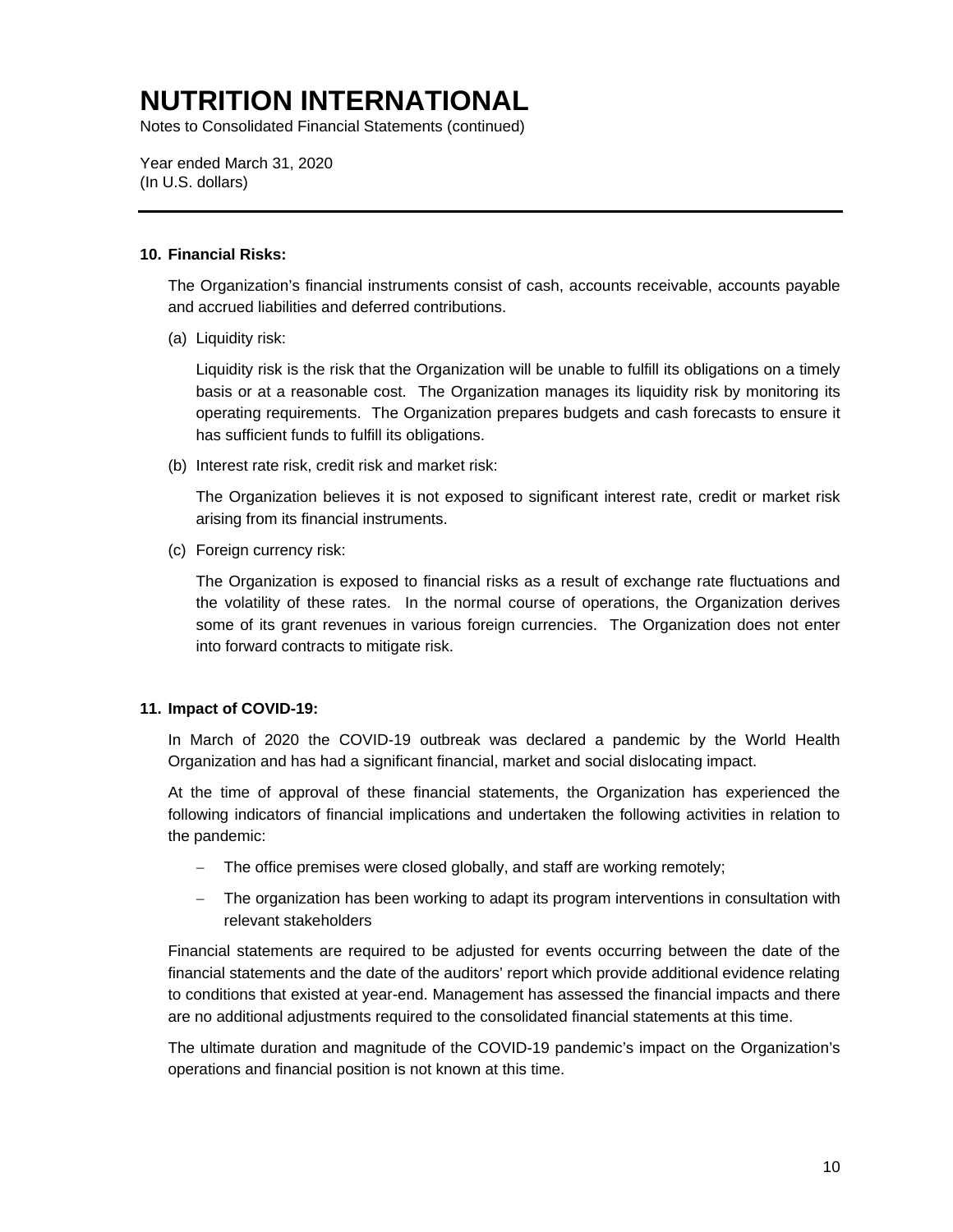Notes to Consolidated Financial Statements (continued)

Year ended March 31, 2020 (In U.S. dollars)

### **12. Comparative information:**

Certain 2019 comparative information has been reclassified to conform with the financial statement presentation adopted for the current year.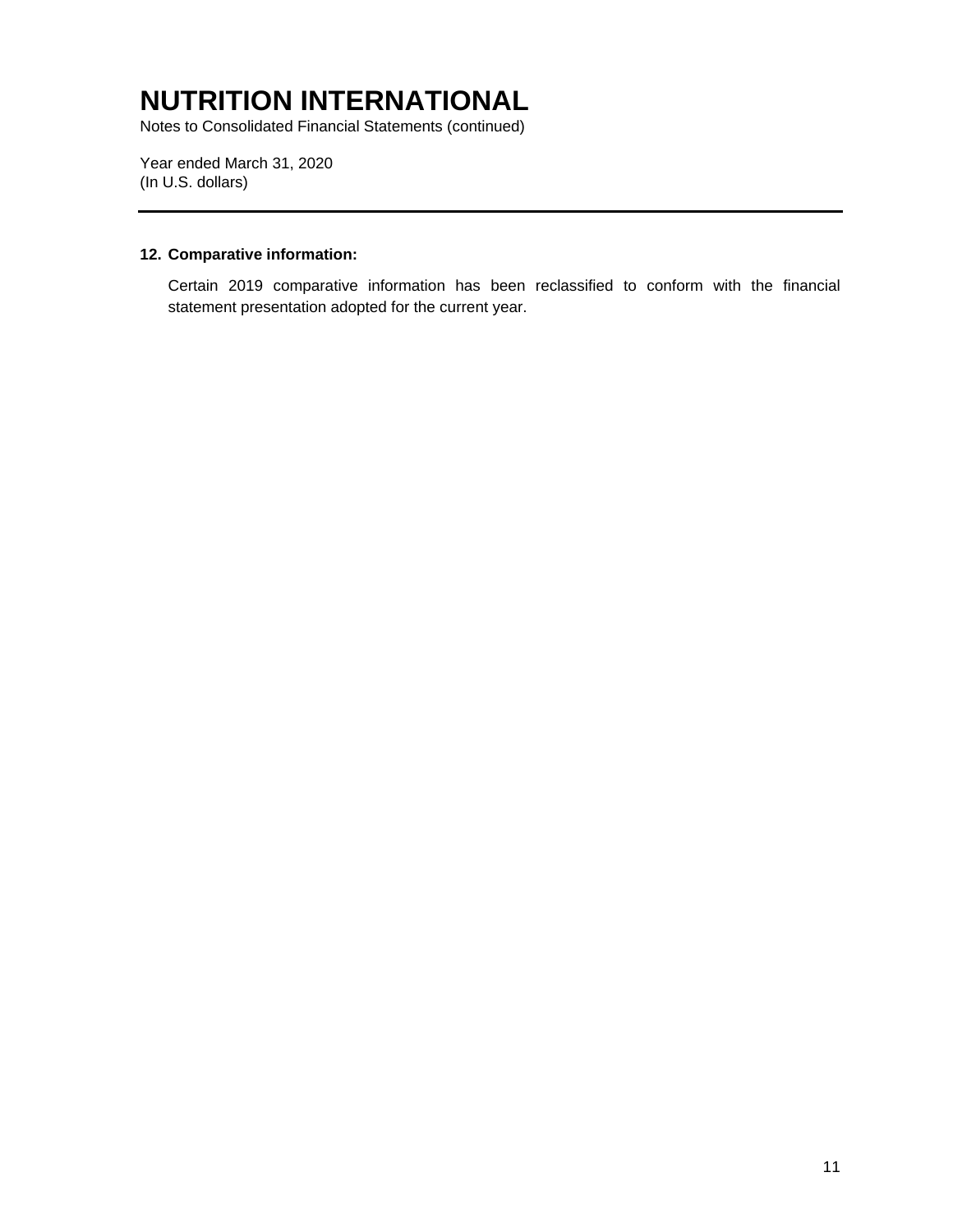

KPMG LLP 150 Elgin Street, Suite 1800 Ottawa ON K2P 2P8 Canada Telephone 613-212-5764 Fax 613-212-2896

### **REPORT ON SUPPLEMENTARY MATTERS ARISING FROM AN AUDIT**

To the Members of Nutrition International

### *Other Reporting Responsibility*

We have been engaged to report on the supplementary information included in the accompanying schedule as at and for the year ended March 31, 2020 ("Other Reporting Responsibility").

The supplementary information included in the accompanying Schedule of Deferred Contributions - Alternate Presentation for the Department for International Development (DFID) as at and for the year ended March 31, 2020 "Supplementary Information") was prepared by management.

This other reporting responsibility relates to our audit of the financial statements of Nutrition International as at and for the year ended March 31, 2020.

We expressed an unmodified audit opinion on these consolidated financial statements on July 24, 2020.

This report has been prepared in accordance with Canadian Standard on Related Services (CSRS) 4460, Reports on Supplementary Matters arising from an Audit or a Review Engagement. Our responsibility is to report on the supplementary matter. This standard requires us to comply with ethical requirements and to plan and perform procedures to address the other reporting responsibility.

The procedures were selected based on our professional judgement to enable us to form a basis for this report. The procedures vary in nature from, and are less in extent than, those required when providing an audit opinion or review conclusion. Users are cautioned that the procedures performed may not be suitable for their purposes.

We do not express an audit opinion or review conclusion on the supplementary matter.

In response to the other reporting responsibility, we report that the supplementary information is derived from the underlying accounting and other records used to prepare the consolidated financial statements referred above.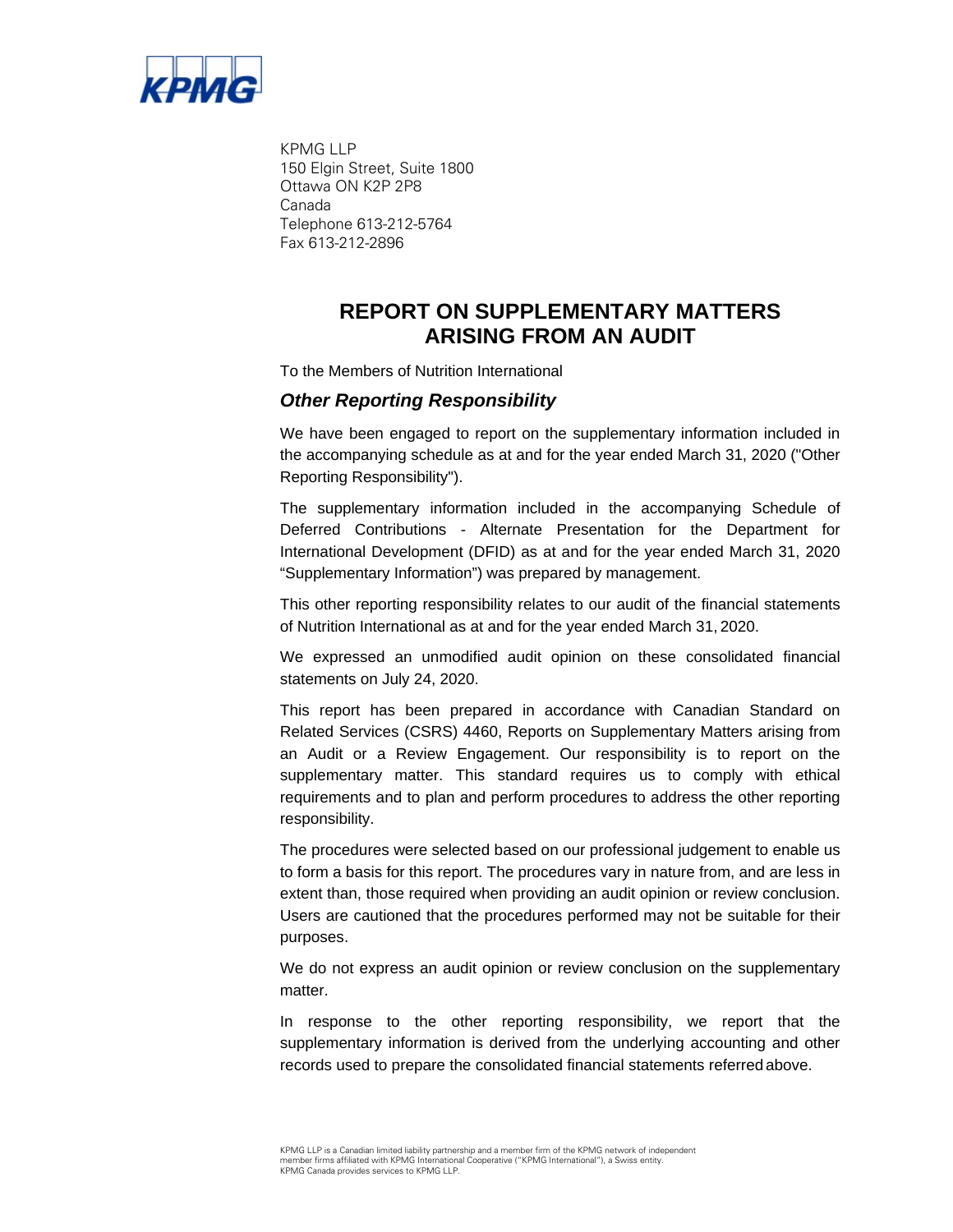

Page 2

This report is intended solely for use by the Members of Nutrition International, DFID and should not be used by other parties and should not be used by other parties.

 $k$ PmG  $11$ 

Chartered Professional Accountants, Licensed Public Accountants

Ottawa, Canada

July 24, 2020